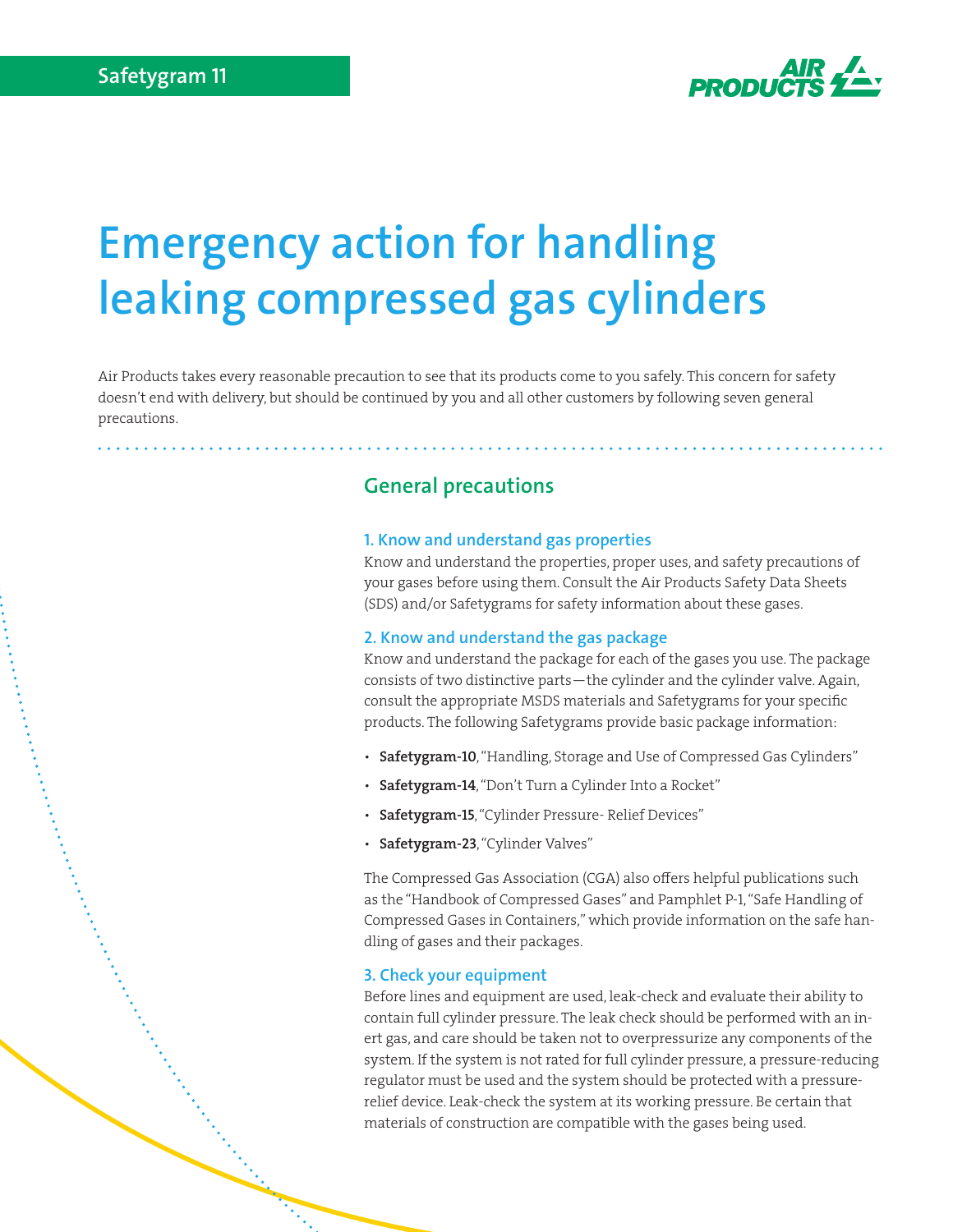## **4. Develop emergency plans**

Federal law requires that all facilities using hazardous materials develop emergency plans. Be aware of the potential hazards of the gases being stored and used, and plan for emergencies. Practice implementing emergency plans so that all contingencies are covered. Assign responsibilities and lines of authority. Coordinate with local hospitals and fire departments and inform them of the gases in use so they can be prepared with the needed expertise, equipment, and medical support if an emergency occurs.

#### **5. Provide personal protection**

It is necessary to define and provide personal protective equipment (PPE) for routine operations, as well as for emergencies. It is important to establish a policy that requires personnel to wear the proper PPE for each job. Gloves, face protection, and sensible work uniforms for routine tasks, as well as selfcontained breathing apparatus (SCBA) and special protective clothing required for emergencies, should be made available. In addition, gas cabinets, eye washes, safety showers, and fire extinguishers should be considered when using hazardous materials. Everyone involved must be trained in the proper use of all necessary PPE. Train personnel to recognize when that equipment is needed.

#### **6. Follow the regulations**

Comply with all federal, state, and local regulations pertaining to the storage and use of compressed gases. CGA Pamphlet P-1 and the National Fire Protection Association (NFPA) codes provide excellent guidance.

## **7. When in doubt**

When in doubt about the handling or use of any Air Products gases or equipment, or the hazards of a particular gas, contact your local sales office or call our Technical Information Center at +1 (800) 752-1597.

## **Leaks**

Cylinder leaks usually occur at welded seams (on low-pressure cylinders) or at the cylinder valve. Proper quality control of materials and inspections, as required by the Department of Transportation (DOT), lessen the probability of cylinder leaks.

Compressed gas suppliers are required to inspect cylinders for visual damage each time the cylinders are filled. In addition, gas producers must make certain the cylinder closure is completely leak-tight, and that cylinders are internally inspected and hydrostatically tested at the prescribed time intervals. The purpose of these inspections is to verify that the cylinder is in sound condition and that it will be safe during transportation. In spite of such precautions, leaks can develop from handling in transit, during storage, and during use. The greatest leak potential is with the cylinder valve. There are four distinct areas where leaks at the cylinder valve can occur:

## **1. Valve threads**

Leaks are possible at the valve threads where the valve screws into the cylinder; these are commonly referred to as "neck leakers." These types of leaks cannot and should not be repaired in the field. To do so is a violation of a very important safety practice—NEVER repair equipment under pressure. Leaks of this nature should only be handled with the assistance of the supplier.

### **2. Pressure-relief device**

Leaks can occur at two points on the pressure-relief device—around its threads or through its relief channel. Again, leaks at the pressure-relief device cannot and must not be repaired in the field. To attempt field repair is a violation of two very important safety practices. NEVER attempt to repair equipment under pressure and NEVER tamper with pressure-relief devices. Tampering with the pressure-relief device compromises the safety of the cylinder. Leaks through the pressure relief channel can become severe, and all personnel must be evacuated from the immediate area. Contact your supplier for immediate assistance. See Air Products' Safetygram-15, "Cylinder Pressure-Relief Devices."

## **3. Valve stem**

Leaks can occur along the valve stem through the packing or diaphragms. Leaks of this type can be stopped by closing the valve and venting any pressure from the outlet. Leaks of this type should be reported to your supplier so they can advise you if that particular valve design will allow a packing adjustment to correct the problem or if arrangements must be made for a safe and proper return of the cylinder. Diaphragm valves cannot be repaired or adjusted in the field. See Air Products' Safetygram-23, "Cylinder Valves."

## **4. Valve outlet**

Leakage can occur at the valve outlet, due to leak-through at the seat. Many times this can be corrected or prevented by using proper valve operational techniques, which can be found in Safetygram-23, "Cylinder Valves." When proper closing procedures fail to completely stop leakage, a pressuretight outlet seal can be installed to stop the leak.

Leaks in the valve area are generally very small and do not normally change in size when the product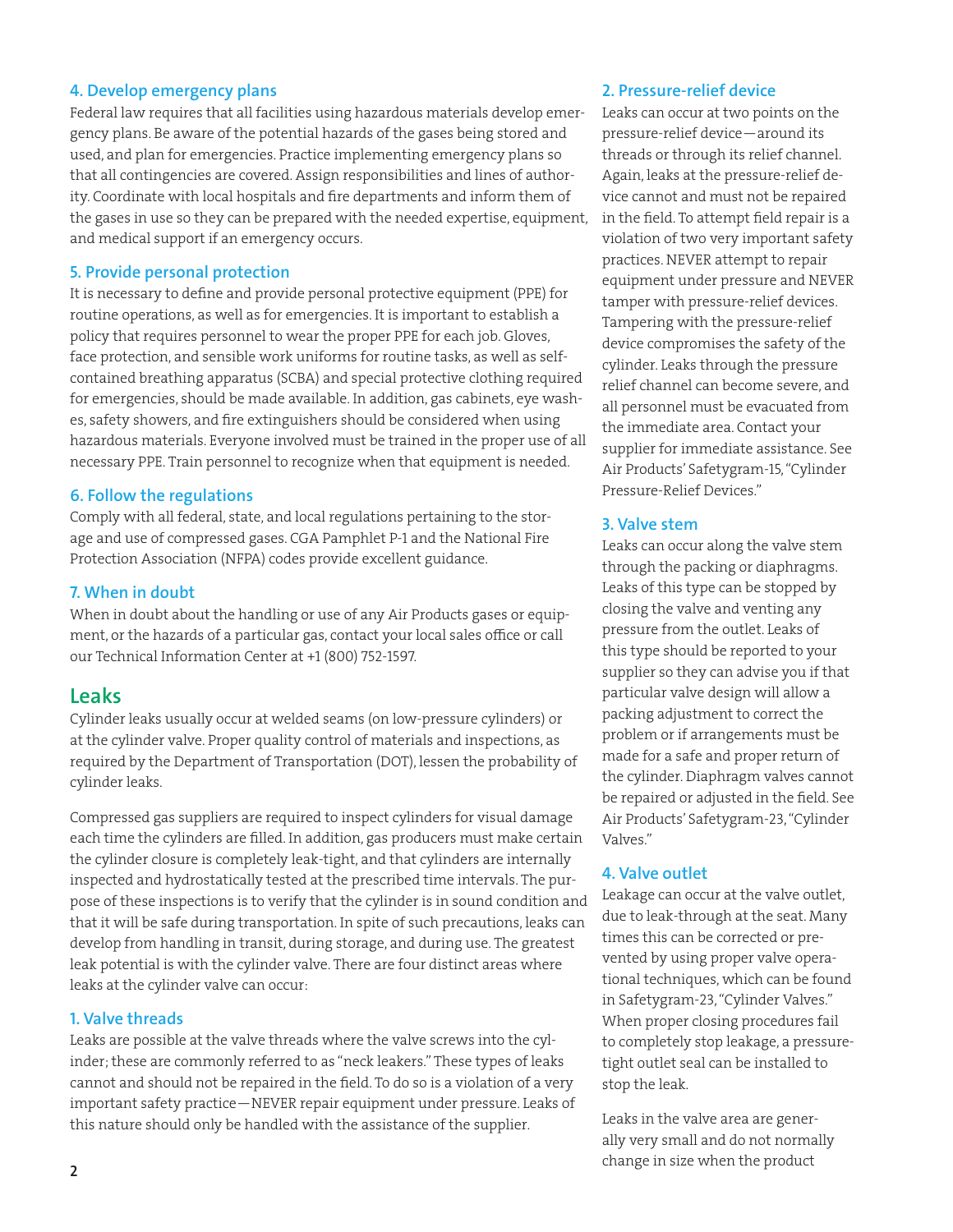in the cylinder is an oxidant, inert, or flammable compressed gas, or a mixture of these gases. When the leak involves a corrosive product, however, the leak will generally worsen because the corrosive material attacks the leak point.

Any hazardous material that is being released to the atmosphere in an uncontrollable manner requires that proper actions be taken to minimize exposure to personnel and equipment. The following emergency procedures—though general—are extremely important in reducing the dangers of exposure to a hazardous materials leak.

Before any action can be taken, you must first properly identify the hazards. This is not always simple since most products have more than one hazard. Remember, the DOT shipping classification is of limited value because it may not define all of the hazards of a particular product. Anhydrous ammonia is an excellent example. In the United States, anhydrous ammonia is shipped as Nonflammable Gas, Class 2.1. However, anhydrous ammonia is also toxic, corrosive, and flammable. The best available reference for the quick identification of any product's hazards and properties is the SDS. In the event of a leak, the SDS will provide enough information for you to take the appropriate actions to immediately stabilize the situation. The final resolution of the problem should involve the supplier. No one knows a product and its package better than its supplier; the supplier has ultimate responsibility for the product and the package.

## **Inerts**

An inert gas is one that exhibits great stability and extremely low reaction rates under normal temperature and pressure conditions. Two principal hazards exist in dealing with inert

gases: asphyxiation and pressure. Inert gases, when released in sufficient quantity, can displace the oxygen in the atmosphere and introduce the potential hazard of asphyxiation. OSHA sets a minimum limit of 19.5% oxygen for work areas. Working in concentrations below this level requires use of a supplied air source. Consult Air Products' Safetygram-17, "Dangers Of Oxygen Deficient Atmospheres."

Second, compressed gas cylinders represent a potential hazard due to the energy they contain at pressure. Improper handling can result in a high-pressure energy release. Isolate any leaking cylinders of inert gases in a well-ventilated area. Move leaking cylinders only if it can be done safely. Once the leaking cylinder is isolated, contact your supplier for help in resolving the problem. Clearly identify the problem and return all problem cylinders to the supplier for proper repair.

## **Flammables**

Flammable gases have the same hazards as the inert gases, for example, pressure and asphyxiation, plus the potential for fire and/or explosion. If it can be done safely, move and isolate any problem cylinder in a well-ventilated area free from any ignition sources. Post prominent signs in such an area that warn of potential fire hazards and the need for elimination of any ignition sources.

If ignition takes place at the source of the leak, do not try to extinguish the flame unless the supply of flammable gas can be stopped. Extinguishing a fire without eliminating the flammable gas supply can result in an accumulation of the gas and a possible explosion. If the flammable gas source cannot be stopped, action must be taken to cool and to protect nearby equipment and cylinders from the fire.

Contact your supplier immediately for support.

# **Oxidants**

Oxidants are substances that support combustion and enhance the combustibility of other materials. The principal emergency action to take with oxidizers is isolation of the leaking cylinder in a well-ventilated area free from any combustibles and ignition sources. The area should then be posted to prevent access and to alert personnel to the hazard. As always, contact your supplier for help and to advise them there is a problem with one of their products.

In many cases, oxidant materials may also be corrosive and/or toxic. The following sections address these hazards.

# **Corrosives**

Corrosives are substances that erode and deteriorate materials on contact, including metals, fabrics, and human tissue. As mentioned, leaks from cylinders containing corrosives may escalate because the corrosive material may attack the leak point, making it larger. Corrosives are generally toxic, so follow the precautions cited in the following section on toxics.

The initial stabilization for a leaking cylinder containing corrosives is isolation in a well-ventilated area. Move the cylinder only if it can be accomplished in a safe manner. Contact the supplier before taking any steps such as disposal, or containment and diversion. Specific PPE, including acid suits and self-contained breathing apparatus (SCBA), may be required if the cylinder must be approached. Do not use any of this equipment unless you are trained in its use. Further steps to collect and direct the escaping gas to a disposal medium will limit exposure of people and equipment to the product.